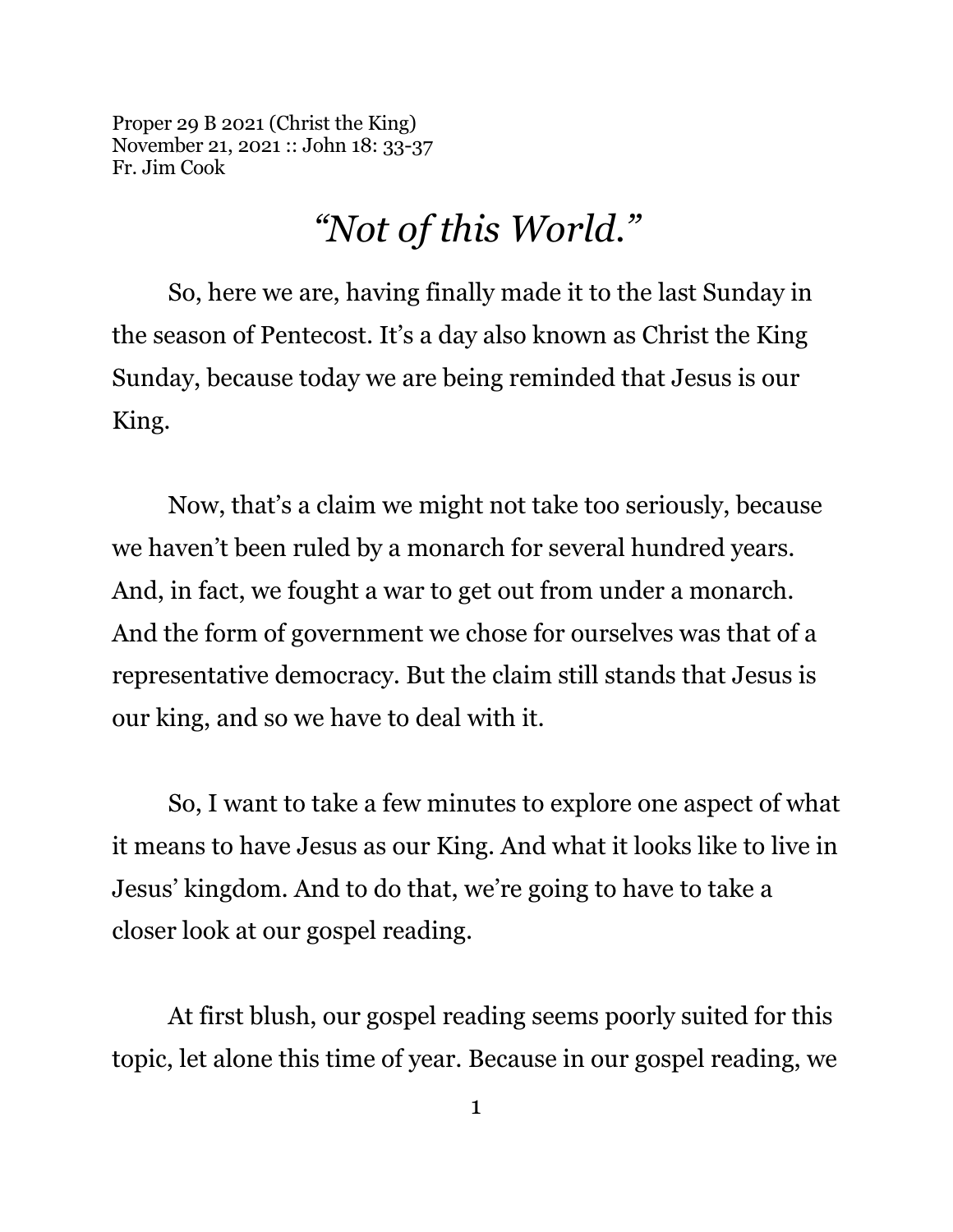are transported back to a time when Jesus had already been betrayed by Judas, taken into custody by the Jewish religious authorities, and is being interrogated by Pilate, the Roman governor of Judea. (Hardly the time or place for Jesus to be asserting claims of ultimate authority.)

But it's in that conversation that Jesus reveals something unique — and really, *really* important — about his kingdom. Pilate begins by asking Jesus if he is, in fact, the king of the Jews. And Jesus responds thus:

> "My kingdom is not from this world. If my kingdom were from this world, my followers would be fighting to keep me from being handed over to the Jews. But as it is, my kingdom is not from here" (John 18:36).

Now, I have always interpreted that statement as Jesus asserting his independence — and the independence of his kingdom — from the kingdoms of this world. That is, the kingdoms of this world do things one way, while the kingdom of Jesus and his followers do things another way. And that's essentially true, but I've been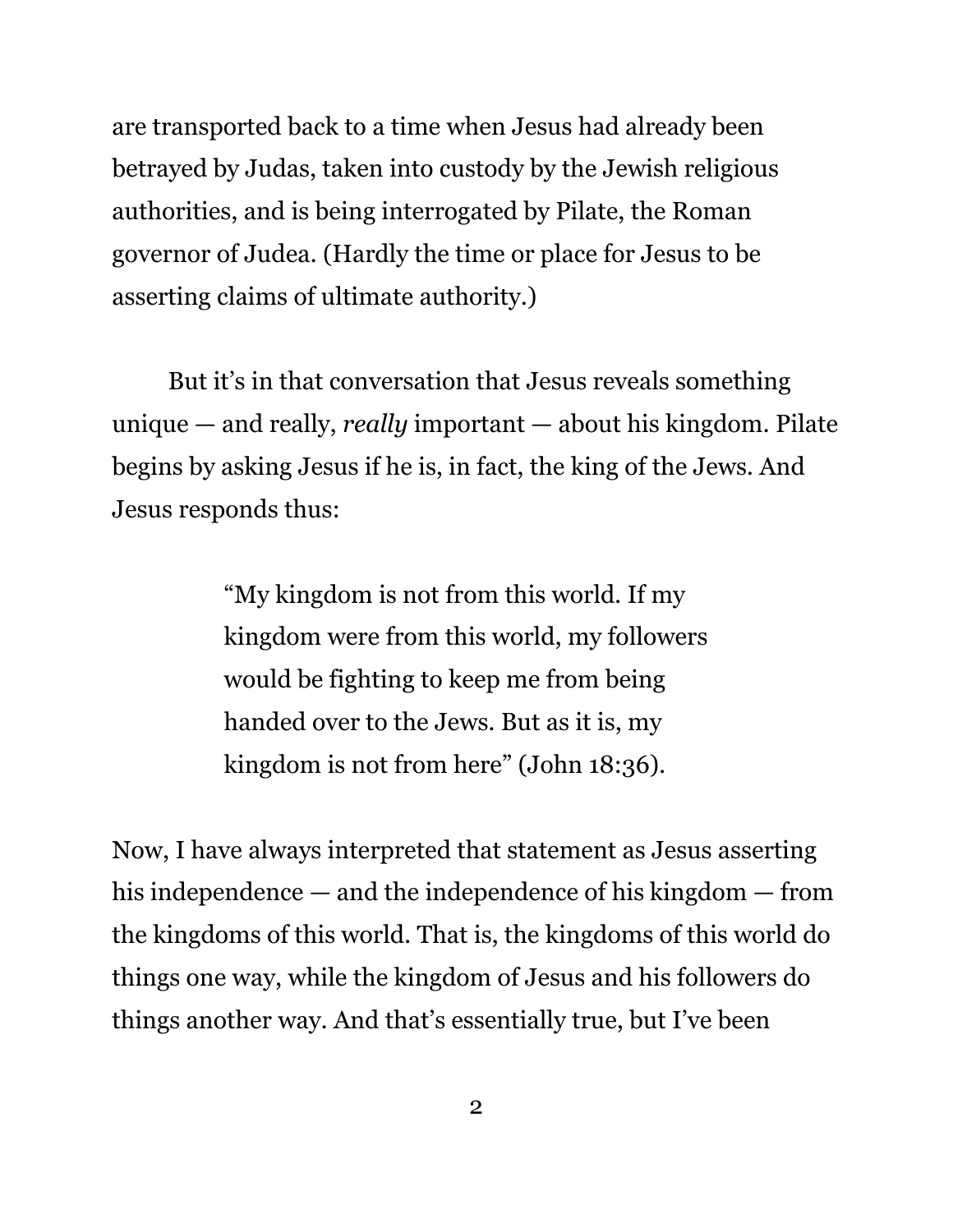persuaded that this interpretation really doesn't go far enough. And I came to that understanding when I read what one scholar wrote, which was this:

> "What Jesus might be saying ... is that, were he and his followers of this world, then naturally they would use the primary tool this world provides for establishing and keeping power: [and that tool is] violence.

> But Jesus is not of this world, and so Jesus will not defend himself through violence. Jesus will not establish his claims by violence. Jesus will not usher in God's kingdom by violence. [And] Jesus will make no followers by violence."

In other words, Jesus came to bear witness to truth that God is love (John 3:16). However, because we have not actually *seen* God, and, because it's really hard to imagine what God is like (John 1:18), *all too often* our notions of God and his ways, are shaped by our own experiences of authority figures in this world.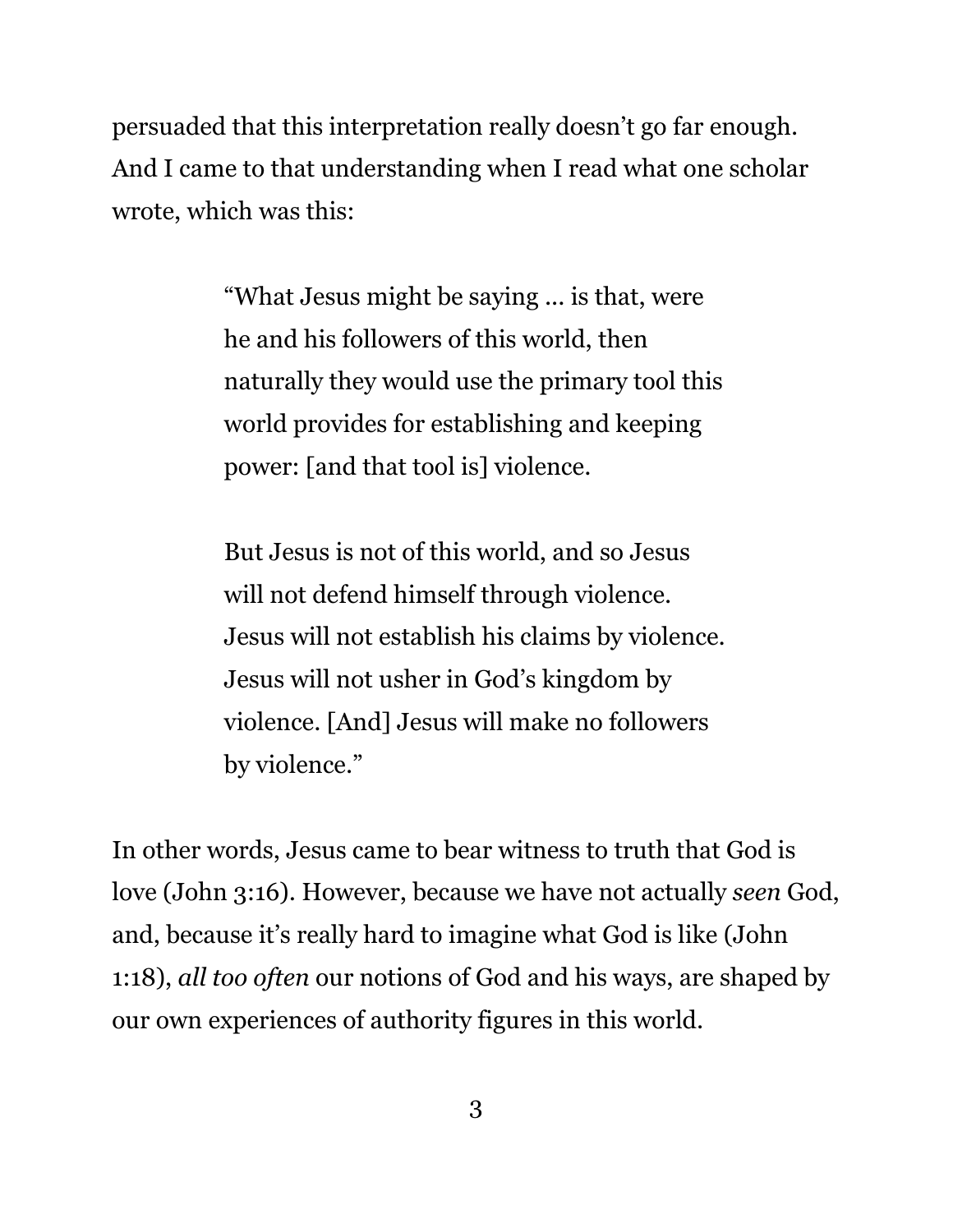For example:

Rather than imagining that God (the ultimate authority figure) is love, we imagine God to be violent, because we live in a world where authority figures so often hold on to their power through the use of violence.

And rather than recognizing the cross as a symbol of sacrificial love, we might assume it's simply the legal mechanism of punishing Jesus *in our stead*, because we have way too many experiences with punitive relationships.

And rather than believing that God's acceptance of us is absolutely unconditional, we assume God offers love, power, and status *but only on the condition* that we fear him, and obey him, and praise him — *and* that despise those who don't fear or obey him because so much of our life is operated as a *quid pro quo*.

4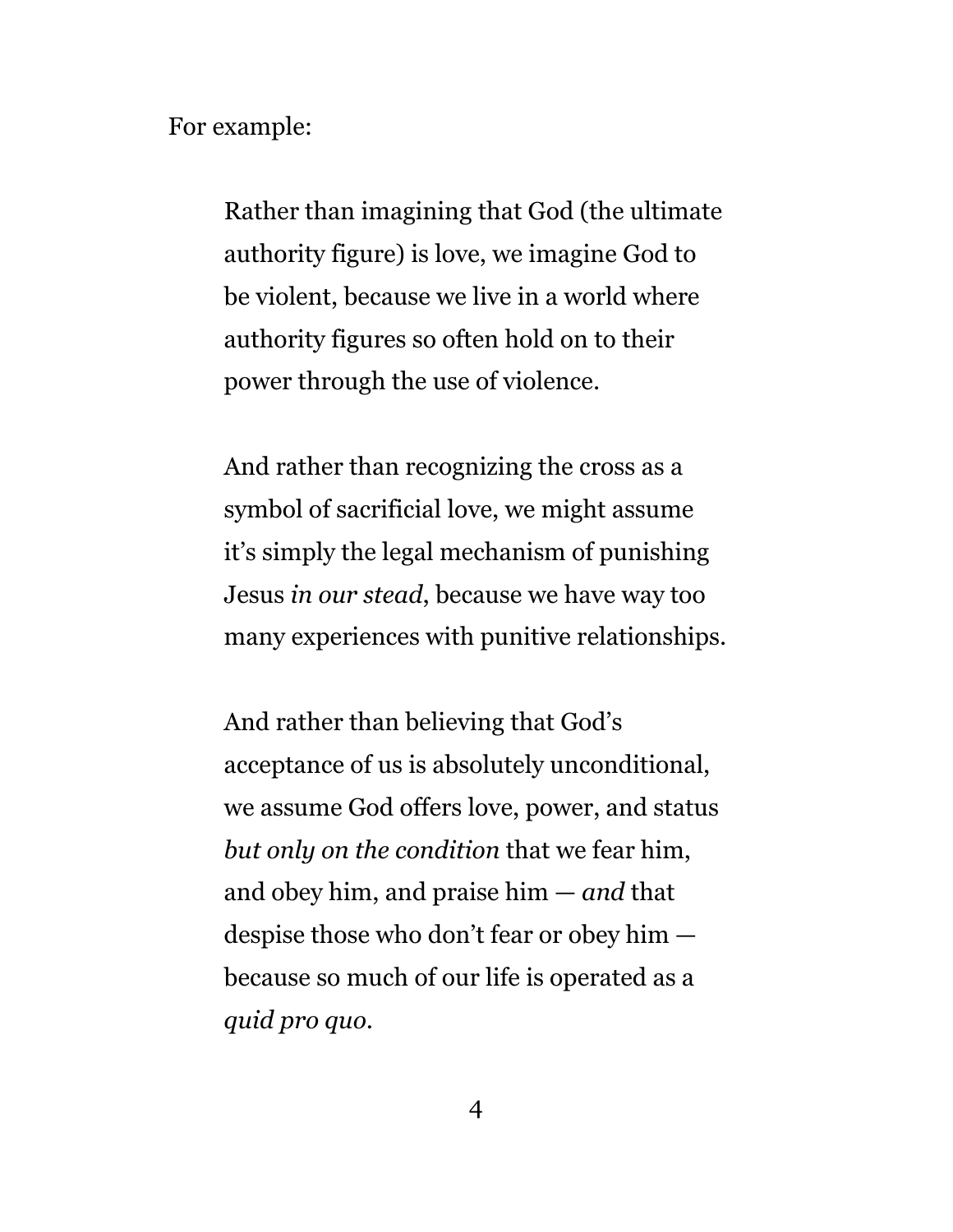But here's the thing: Jesus is *not* of this world. And that's why his followers will *not* fight to protect him. *Nor should anyone who follows Jesus ever resort to violence*, because to do so violates the very principles that undergird the kingdom of Jesus.

On some days, I'll tend to think this notion of non-violence is slowly catching on. In part because studies show that death by violence is at an historic low. However, and on other days — and because of the 24/7 news channels — it'll *seem* like violence is on the rise, infecting *every* aspect of society in general, and of human interactions in particular. And so, for me, sometimes it *feels* like the world is not an especially safe place.

And so, that's why we need to be reminded that Jesus is our king. And that the world *needs* the principles of Jesus' kingdom to be the predominant principles for human interaction. Because we still live in a world dominated by the notion that the only answer to violence is more violence.

And that's why we need to be reminded of something that the Rev. Dr. Martin Luther King, Jr., once wrote: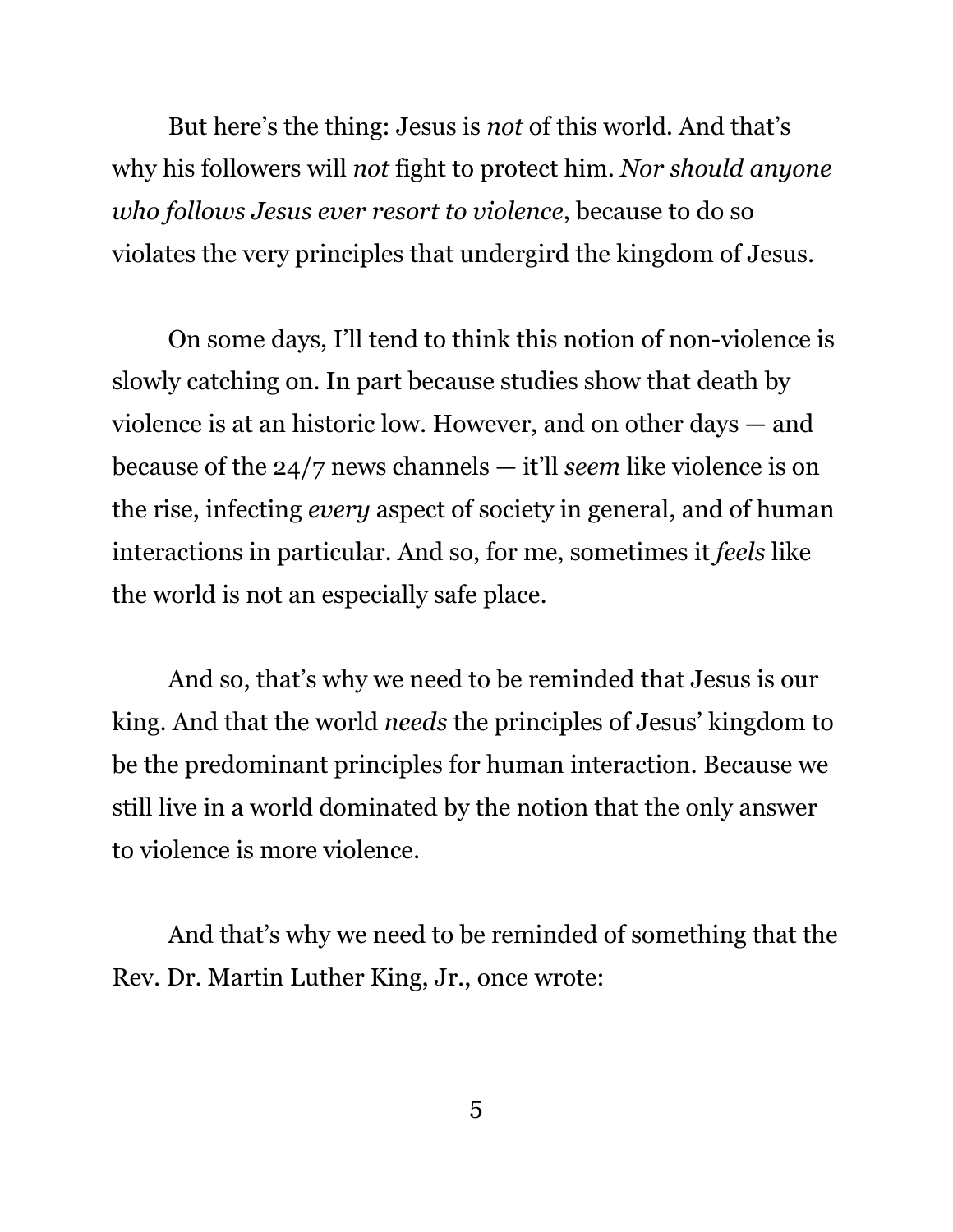The ultimate weakness of violence is that it is a descending spiral, begetting the very thing it seeks to destroy. Instead of diminishing evil, [violence] multiplies it.

Through violence you may murder the liar, but you cannot murder the lie, nor establish the truth.

Through violence you may murder the hater, but you do not murder hate. In fact, violence merely increases hate. [And so] it goes.

Darkness cannot drive out darkness: only light can do that. Hate cannot drive out hate: only love can do that.

So, where does all this leave us? I think, as the followers of King Jesus, we are left with two tasks. The first is to pray. And the second is to bear witness.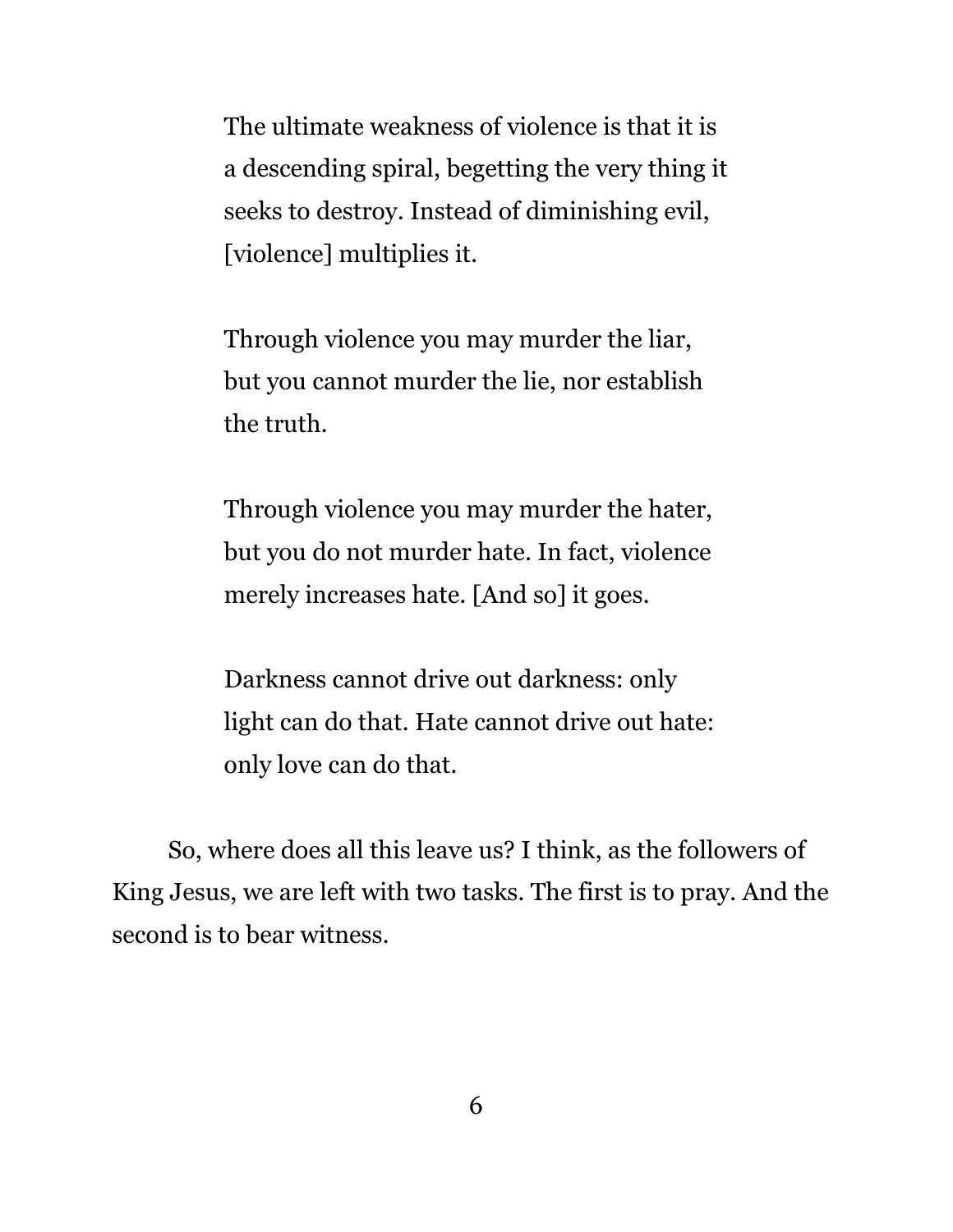To pray that God will comfort those who mourn.

To pray that God will strengthen those who seek to thwart those who [use] violence, and bring them to justice.

To pray that God will change the hearts of those who can see no other way forward but through violence.

And to pray that God will equip all of us to work for a peace born of equity, for only such a peace can last.

And then, after our praying, we are called to bear witness:

To bear witness to the One who demonstrated power through weakness,.

To bear witness to the One who manifested strength through vulnerability,